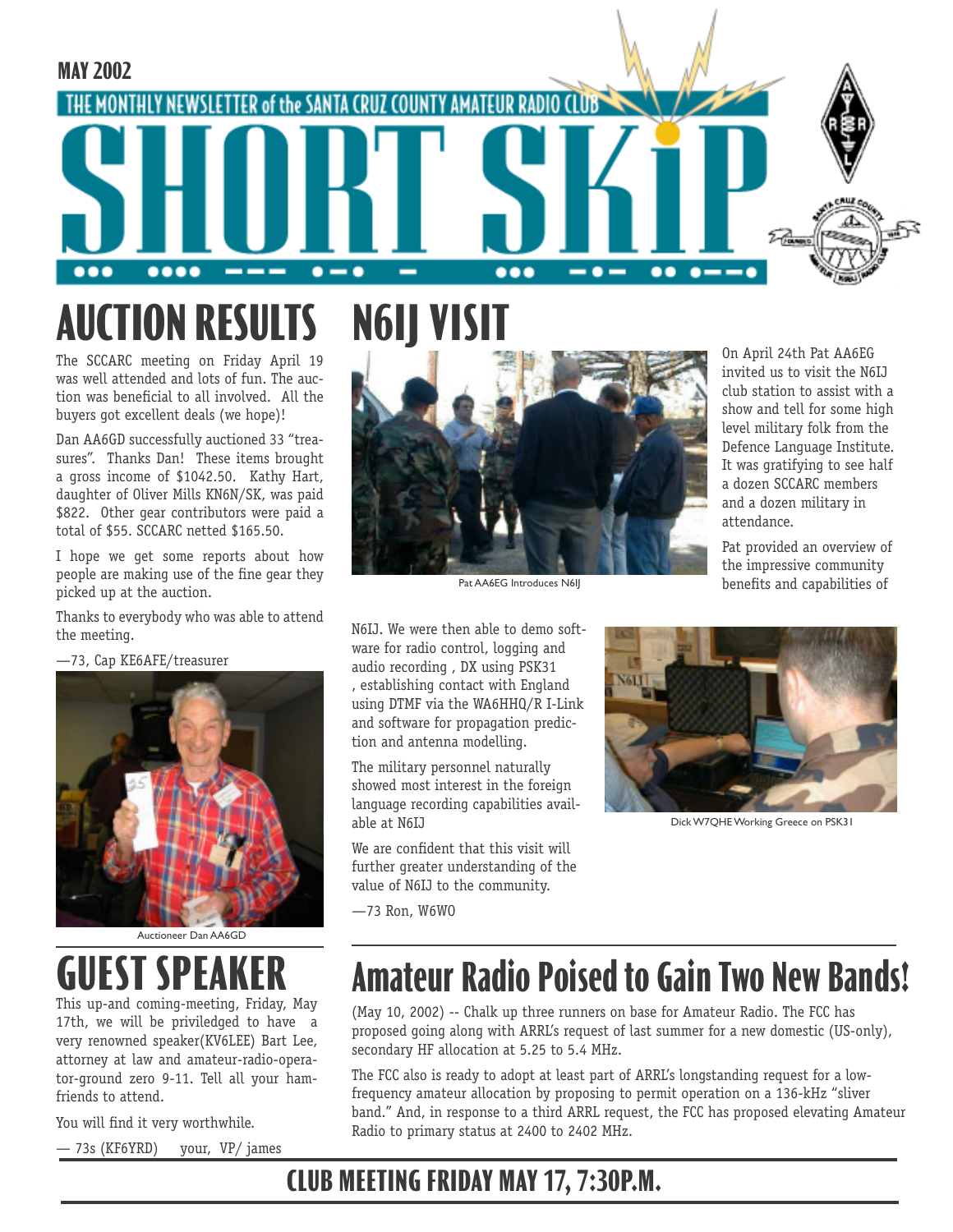## SHORT S



Published 12 times per year. Free to members. **Santa Cruz County Amateur Radio Club, Inc.** Post Office Box 238 Santa Cruz, CA 95061-0238

Editor and Publisher Ron Baldwin, K6EXT (831) 419-1025 K6EXT@fireclay.com Columnist: Art Lee, WF6P Writer: Ron Skelton, W6WO Distribution: Elaine Pennell, KE6FRA

# **WATSONVILLE FLY-IN**

This is just a reminder that the Watsonville Fly-In and Air Show for 2002, is just around the corner on Friday, Saturday and Sunday, May 24-26, and we are still looking for radio operators to work all three days of the event.

We are looking for trained emergency communications operators (ARES, ACS, RACES, etc.) but, if you are new to Amateur Radio and are seriously intereste in working something something of this scope, we will train you in basic communications and operations safety. This is a very good "training" event - there has never been anyone come away from this event without learning something!

Our first of two on-field training events is this Saturday, 4/27/02, at 1300 hrs (1:00 pm) at the Watsonville Airport (WVI). We will use the K6RMW repeater at 147.000 (+) PL=94.8, for talk in if you need it. We will be meeting in front of the terminal building next to the ramp.

If this will interest some of you, we are scheduled to have the Air National Guard C130 rescue aircraft, along with their HH60 rescue helo. at Watsonville this year. Wouldn't you like to be on the ramp and learn how to communicate with one of these birds passing next to you? It



Hello again all of my great radio friends. Another month is upon us and it's time to get together for another fun meeting. Last<br>months meeting is going to be hard to top. months meeting is going to be hard to top. The Dan and Dave show was a lot of laughs made the club some money and some radio amateurs very happy! Thanks a lot Dan and

Dave. BXD (SueAnn) will be brewin' up the usual great coffee. Chris (KG6D0Z)will be bringing the goodies.

Jim has another wonder- ful presentation lined up. And there are plenty of eyeball QSO's to make. I think the band is beginning to close. the last go around there was a little QSB. Maybe we should change modes?

... . . -.-- .- --... ...-- -.- --. -.... .- -..- -..

## **K6SAS, SK**

As announced at last night's club meeting, George K6SAS has become a Silent-Key. George had been a member in good standing of SCCARC since 1981. He will be missed.

73, Cap KE6AFE

From the Santa Cruz Sentinel newspaper issue of April 18:

George Kane O, Hara

Services will be April 26 for George Kane 0, Hara, who died Sunday in Santa Cruz of Alzheimer.s disease. He was 83. Mr. O'Hara was born in California and raised in Vallejo. He lived in Santa Cruz since 1981.

Mr. O.Hara served in the Army, in France, during World War II as a captain.

He earned a teaching credential at UC Berkeley. Mr. 0, Hara taught high school social studies for more than 30 years in Sutter, Marysville and Pittsburg.

He was also an amateur radio operator, using the call letters K6SAS, and enjoyed music and singing in church and community choruses, including as a soloist. Mr. O.Hara was a member of Fred Waring, s Pacific Coast Glee Club at the 1939 Exposition on Treasure Island.

http://www.airshow.homestead.com

Hope you can help out.

—73, Bob Wiser, K6RMW

Safety Communications Coordinator

# **Strawberry Fields Bike Ride**

Greetings! The annual Strawberry Fields bike event will be held Sunday,.May 19th. I need between 8 & 10 operators (the more operators, the shorter the shifts!). This is always a fun event, as those who have worked in the past will attest. Anyone interested can contact me via email or call me at home: 423-8756. This event is just a week before the Watsonville Airshow, and an excellent opportunity to exercise your equipment & make sure all is working properly. I have not received a lot of details from the organizers yet, but if memory serves, the event starts at 7 a.m. and the last shift ends around 3 p.m.--as soon as I have more info I will post it here. Looking forward to hearing from folks interested.

—73. Phil KE6UW, Santa Cruz ARES EC

# **HAM PLATES**

Have you ever thought about getting your Ham call letters for your icense plate? It's easy, and the state of California does this for FREE (as opposed to the \$35/year they charge for "personalized" or "vanity" license plates). There's a one-time fee to have the plates made.

>FYI, it took me quite a while and some effort searching on the DMV

website about a month ago, but I finally found the elusive CA DMV REG 17A form needed to apply for Amateur Radio plates.

is a very interesting experience. The web page, for sign-up and the latest information, can be found at: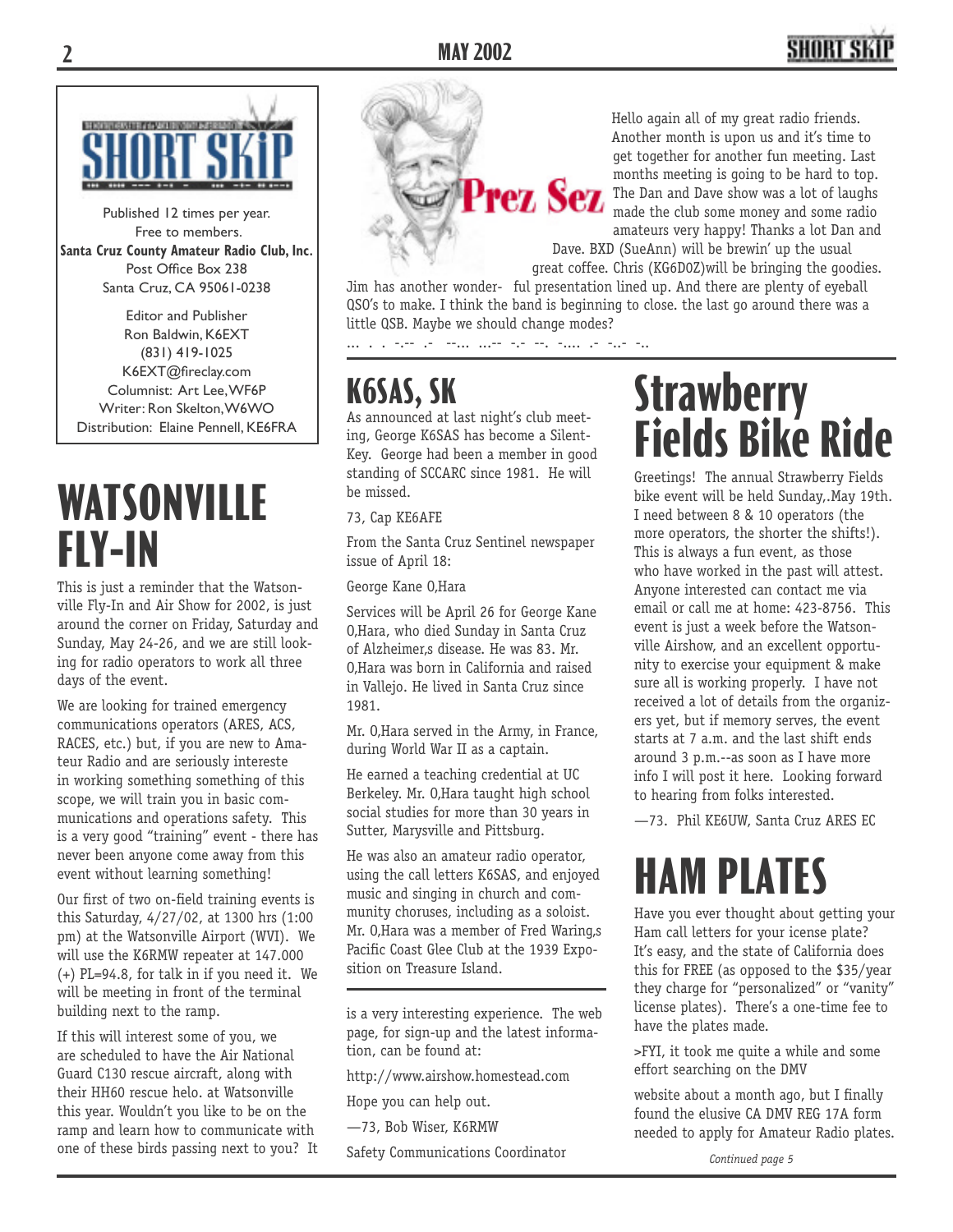## **SHORT SKI**



I received this in my email from Wayne Thalls, KB6KN, so thought I would pass it on: " The sentence "The quick brown fox jumps over the lazy dog." uses every letter in the alphabet. This was developed by Western Union to test telex/ twx communications.> Actually the sentence is The quick brown fox jumped over the lazy black dog." It was used for testing teletypewriter machines. I used to be able to type that sentence at about 100 words per minute. Problem was the machines wouldn't go that fast and they would choke up. For that matter most typewriters didn't perform that well either. When I was with RCA, I once had lunch with the inventor of the teletypewriter, Edwin Kleinschmidt. He sold his rights to the machine to the Bell system. Bell called their machine Teletype and established a manufacturing operation under that name within Western Electric. Kleinschmidt fought a long string of mostly lost legal battles with AT&T over the years regarding his rights and of royalties due."

Our April club meeting was fun. Each of us, during introductions, had the opportunity of identifying the radio they liked best over the years. I came up with my good old Hallicrafters S-20 R, from my high school days in the late 1800s. When my XYL Donna, AB6XJ, and I were first married, that was the only radio we had for several years. Somehow, I got rid of it, much to my regret. When I appealed to Dan Anderson, AA6GD, to "keep his eyes open for ne," he did just that. Within a week he found one for me in mint condition. Thanks again, Dan. At the meeting, Dan did his usual fine job as auctioneer finding good homes for some nice looking gear.

It was announced at the meeting that George O'Hara, K6SAS, is a Silent Key. uring WWII, George was an Army Cap-

## **MAY 2002 3**

tain and landed in Normandy 3 days after the invasion on June 6th, 1944. He had a terrible job, that of graves registration officer. His unit identified both US and German casualties. In our club, George worked for years with Rich Hanset, KI6EH, and the ARES group. George had one of the best "pick-up-and-go" emergency communications bags in the organization.

The May issue of Monitoring Times Magazine carries my article. "Ham Radio, Not Just a Hobby." In it I describe a few of the fun things, and some serious communications that take place over the air. Leon Fletcher, AA6ZG, continues to improve after his surgery. He's not jogging around the track yet, however. If you wish to give him a "get well" email, his address is: leonflet@aol.com.

Small world department: Donna, AB6XJ, and I were having breakfast at Mollie's Café in Scotts Valley this morning. Our very fine waitress, Michelle, chanced to remark that she was in the Culinary Program at Cabrillo College. I asked who her instructor was and she said Kathy Nevin. Kathy is a long time instructor at Cabrillo and friend of Miggles Wallace, N6FAC. Years ago, when Miggles and Ron, KD6BD, were enroute to the South Pacific in their Tartan 37 sloop, Rouser, I ran a contact between Kathy and Miggles. I am overjoyed to announce that I had a tremendous response to last month's highly popular Tech Tips. Herb Lundin, WA6LOB, e-mailed me, thanking e for help with his Hupmobile auto radio. Actually, he said that he sold that car some decades earlier, but it would have helped him make the necessary repairs to his radio. But, on an upbeat note, here is what I romised last month: To increase volume and improve tone on the Stewart-Warner Model R-102A auto receiver, disconnect the B plus (yellow and red lead) from the side of the output transformer from the screen grid terminal of the output tube and connect it to the high-voltage side of the combination relay and filter choke. The most convenient point to connect to is the cathode terminal of the rectifier tube. This raises the plate potential about 40 volts. Note: if this doesn't do the trick, let me know and I will contact Norm Peterson, N6DAC, for additional help. Next month: eliminating vibrator hash from the model R-112.

# **New and Improved Field Day**

 Far and away the best opportunity to showcase Amateur Radio to local officials and the general public is Field Day. Every fourth weekend in June, tens of thousands of amateurs representing thousands of clubs and non-club groups set up portable stations in temporary locations. Eschewing commercial power sources, they demonstrate a great truth that today is more important than ever: No matter what, there will be hams and they will be able to communicate with one another. No matter what. We don't need infrastructure. All we need is the equipment we use every day, an independent power source, and what's between our ears.

Field Day has a great tradition dating back to 1933, but the reason it remains a vital activity today is that over the decades it has evolved just as has Amateur Radio itself. This is particularly true of the bonus point system, which is tailored on an ongoing basis to encourage and reward the use of innovative power sources, effective public relations, message handling, and special demonstrations. A major change was made in 1998 to give separate credit for CW and digital (non-CW) contacts on each band, in recognition of the growing popularity and importance of the HF digital modes. If you and your FD group are not yet taking advantage of this opportunity, make this the year you do!

New for 2002 are two other significant enhancements. The old "Novice" station that the larger portable groups could set up and operate without slowing down the hotshots at the main operating positions has been replaced by a new GET ON THE AIR (GOTA) station. The idea behind this new station is to give generally inactive amateurs, in addition to Novices, Technicians, and unlicensed people under the supervision of a control operator, an opportunity to experience Field Day fun without the pressure of sitting in the chair at one of the main positions. A GOTA station can add significantly to your score. More important, it will broaden

*Continued page 4*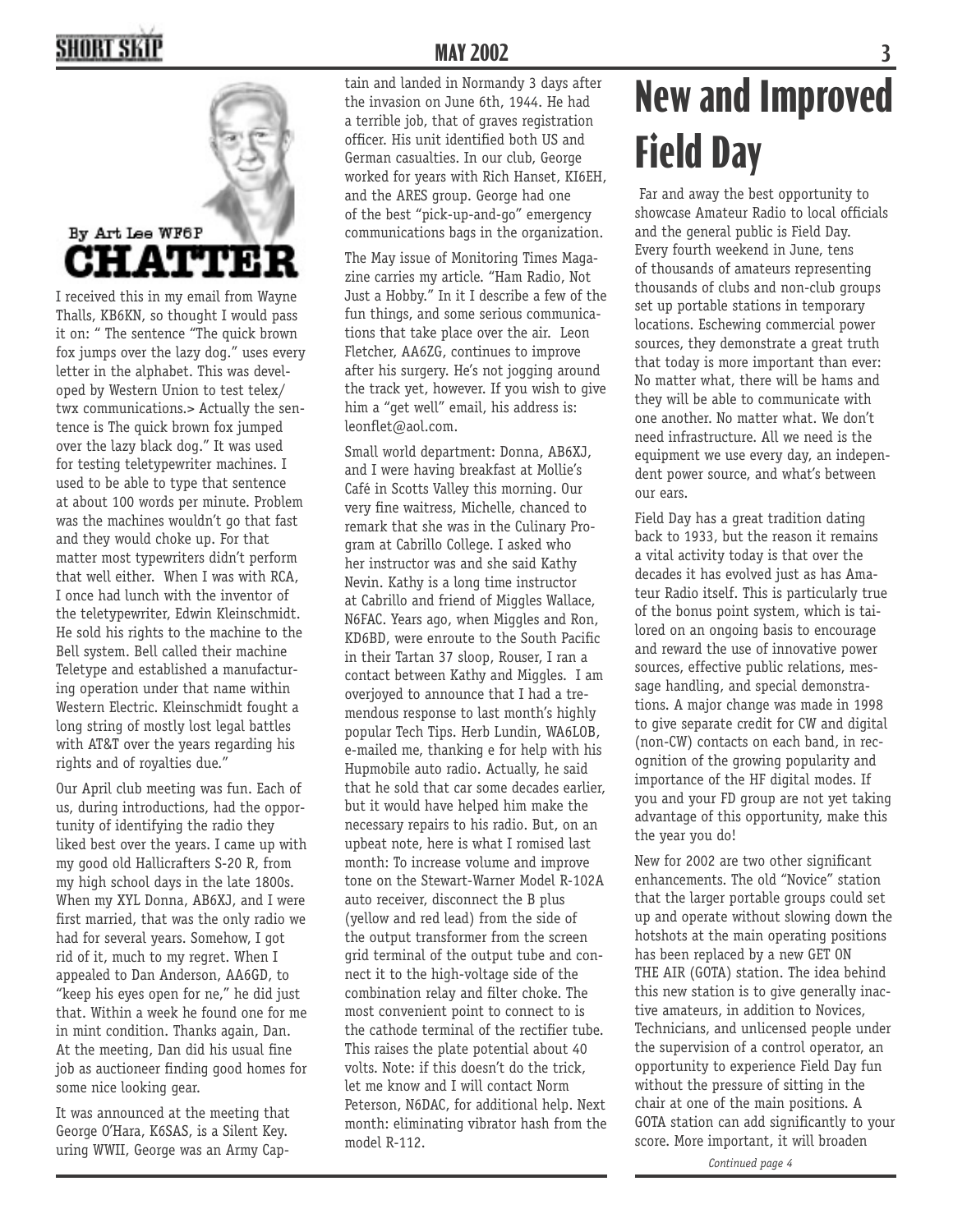## **Field Day Continued**

the base of on-the-air participation and offer just the kind of training that FD is intended to provide. You probably have friends with General, Advanced, and Extra Class licenses who haven't been on the air in a while and are reluctant to jump into the Field Day fray. Invite them to take advantage of this special provision to help ease their re-entry. Review the rules in last month's QST (page 108) or on the Web to see how you can include GOTA in your plans for Field Day 2002.

The second innovation this year is that the ARRL Board has invited our sister IARU societies throughout Region 2 (North and South America, including the Caribbean) to participate with us. We hope many of their members will do so; after all, they are our frequent partners in emergency and disaster communications operations. Listen to the south, but don't forget our neighbors to the north! Our Canadian colleagues have always been an integral part of Field Day and will continue to include their Radio Amateurs of Canada Section in their exchange. Stations outside the US and Canada will send "DX" in lieu of section. Contacts with any licensed amateur station anywhere in the world count for credit, but at least for now formal participation is limited to stations in Region 2 and in the ARRL Pacific Section, which includes some parts of Region 3. (Amateurs in Region 1 have their own Field Days.)

ARRL Field Day generates more visibility for Amateur Radio than any other regularly scheduled activity. Local television news crews love to cover an event that has both visual and aural appeal. Every year we receive literally hundreds of clippings from newspapers throughout North America, often with great pictures illustrating that Amateur Radio's attraction bridges generations. While some clubs and groups understandably prefer remote locations where manmade noise is left behind and the only antenna restriction is our ingenuity, others are happy to collect the bonus points for setting up in a public place and operating a Public Information Table.

Whether you approach Field Day as a competition, an emergency preparedness exercise, a public display, or a social event - or, ideally, a combination of all four --



#### **Crumbs from the past meetings.**..

April 23...Spring is here so our most recent CAKE meeting was held outside on the Surf City Coffee shop patio. Those contributing to the many QSOs were KG6JOQ, KG6KGP, AA6EG, WA6HHQ, KF6N, AC6DN, KG6ECE, KG6FNK, W7QHE, K6BDK and our resident Whale Watcher Jason.

There were illuminating and heated discussions on QRP rigs, solid-state amplifiers , PSK31 and of course antennas. A lively debate ensued over the value of SWR measurements.

These unstructured and irregular meetings are fun. Come sage and neophite, all are welcome, stay tuned for the date of the next event.

Technology is great, it brings joy and meaning to the lives of technologists everywhere !!! --

—73, Ron W6WO

May 7...For those who from misfortune were unable to attend our recent CAKE meeting, here are a few notes from the proceedings. It was very well attended by a dozen or so regulars and we were pleased to welcome Myron K6RRU who joined in for the first time. Pat AA6EG has been of great help to Jason in getting his VHF TX working and the whales are sure to benefit. Thanks Pat.

The topics I picked out of the pile-up included. Best color for heat sinks, multiple magmounts, the best form for an ATU, RF sniffers, totally portable PSK,

be sure to remember to have fun! Strengthened friendships and pleasant memories from past Field Days linger long after the scores have been forgotten.

Field Day 2002 is June 22-23. What better way could there be to celebrate the solstice?

—From ARRL Web Site

a kit built control interface to an AH4 tuner, J-Pole UHF antennas, the value of a ground plane on a camper roof and the economies of manufacturing overseas. In addition Fred KF6N solved his amplifier problem.

Our next session has not yet been scheduled but I hope that we can meet once more before I depart on an extended vacation in June. So keep your ears open and remember anyone can have the facts about technology but it's judgement based on facts that really counts.

#### Hi Jason,

I used "J-pole" as a search term in Google, and found a lot of listings...If you use Google, Images you will get a lot of photos and drawings with dimensions of Jpoles done by the web posters.... I can bring a Jpole made from twinlead to CAKES. they should only take a few minutes to build. Just tell me the frequency you need, and if multiple frequencies that are more than about 2 mhz apart, then both/all frequencies. If you take dimensions of a 2meter (146Mhz) jpole which has the short stick at about 19.5 inches and the long pole at about 58 inches, and simply divide proportionally the frequency you want to build to, the dimensions will also divide proportionally. The tap point up from the bottom of the J may have to be experiemented with, though. The balun is shown in one of the website pictures, it is a Piece of coax 1/2 wavelength long...well I get into that at CAKES. In coax, when you cut a piece of coax to a specific fractional wavelength, you apply a correction factor because of the reduced velocity of RF waves through the coax. With coax that is solid polyetheleyne dielectric, the RF travels about .66 as fast at C speed of light in a vacuum. So a 'wavelength' in coax is longer than a wavelength in air.....divide air wavelength by .66 to get coax wavelength. If the coax has a foamed dielectric, the velocity factor is .80 roughly, rather than .66...

A 1/4 wavelength for 146 mHz as a reference, you can take to be 19.5 inches, in free space. All others are proportionally longer or shorter depending on frequency.

More stuff.... hi

Pat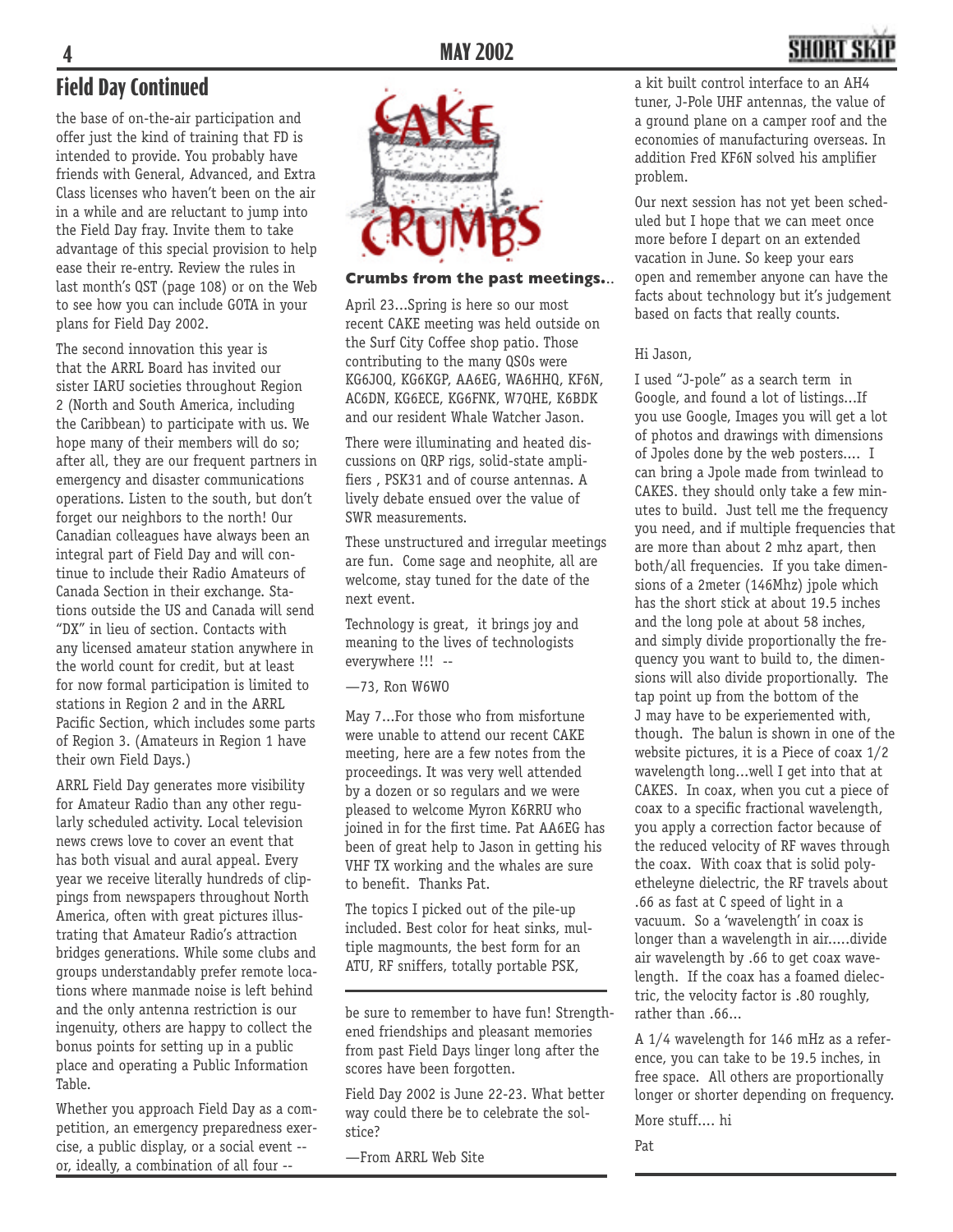## **MAY 2002 5**

## **SHORT SKII**

## **Board Minutes**

#### MINUTES of the BOARD from the SANTA CRUZ COUNTY AMATEUR RADIO CLUB

A regular meeting of the board was called to order at 1840 hours on Friday, April 19, 2002 at Dominican Hospital in Santa Cruz. The president, Richard KG6AXD, was in the chair. Also present were the vice president, James KF6YRD; the treasurer, Cap KE6AFE; the secretary, Elaine KE6FRA; the members of the board Bruce AC6DN, Allen WB6RWU, Ron W6WO, Mike KF6UXB and two guests, Sue Ann KG6BXD and Claudia Fugelseth.

The minutes from the previous meeting were approved unanimously upon motion by Allen.

The treasurer's report was a financial statement that showed financial activity for the period from March 15 to April 19, 2002. The report, showing a balance on hand as of April 19 of \$4785.35, was accepted unanimously upon motion by Allen. During committee reports, the refreshments committee was discussed. Sue Ann reported that the refreshments "kitty" is working well and donations to the kitty actually covered the cost of refreshments last month. Bruce gave a report for the repeater committee about the temporary repairs that have been made to the K6BJ 2 meter repeater antenna and the recently completed battery maintenance at the K6BJ site. Cap mentioned that Tom KQ6DV reports for the club station committee that the Icom IC-701 HF radio and power supply donated to the club station by Mary Duffield WA6KFA is now in service and available for use, complete with operating manual. Anyone interested in operating the club station should begin by contacting Tom KQ6DV or Richard KG6AXD.

During unfinished business, Sue Ann reported that she had completed the audit of the club's 2001 financial records. Sue Ann stated that the records appeared to be in good shape, accurate and well organized. The board unanimously approved a 2002 Field Day organizing committee membership consisting of Tom KG6AO, Cap KE6AFE, Tom KQ6DV, and Eric K6EP. Contact any of them to help out with Field Day this year. During new business, Cap mentioned that Dave W6TUW reported that long-time club member George O'Hara K6SAS had become a Silent Key. Richard said he would announce that fact to the club members at

# **Member Profile W6TUW**

This month our member profile is of Dave Harbaugh (W6TUW). Dave hardly needs an introduction but he is one of the unsung heroes of our club. For some ten years he has represented SCCARC on California Emergency Services nets. One such net is held each Wednesday on 7230 MHz LSB at 1000 hours which provided the opportunity to not only meet Dave but to hear the net in action.

Dave participates from the ARES/RACES radio room at the Santa Cruz Emergency Operations Center.



Dave at the EOC Ham Radio Console (Don't you wish your shack looked like that !)

The net is run by designated licensed amateurs and was well managed by a net control station at the Patton State Hospital in San Bernadino. To begin, stations on a list of sites in California are invited to report communications quality. The list is varied and includes other EOCs, Sheriffs, Caltrans, Military, Electric and Telehone Utilities, National Weather Service among many others. Next, stations in neighboring

States of Nevada, Idaho, Arizona and Washington are checked-in. Certain operators including Dave, operate as relays to cover propagation blank spots. It was an impressive display of dedicated volunteerism.

Dave began his Ham career in 1951 on the East Coast with a call of W3SNO. He joined our club in 1961 and held many positions over the years, it was only recently that he passed on the work of the SHORT SKIP mail-out. Not what you would call a trophy hunter Dave modestly revealed that he had WAS from his home on 6 meters with only

10 Watts. His professional career was in radio and TV broadcasting and his wellmodulated voice makes it clear why he spent 26 years with KSCO as their morning announcer.

Dave is a mine of information about the early days of SCCARC, and emergency communications in real situations, he gives credit to the many Hams who served the community of Santa Cruz over the years. One can not spend more than a few minutes with Dave before under-

standing at least some of his likes and dislikes. He likes end fed wire antennas, L network tuners, roller inductors, QCWA, music especially flute, sax and jazz, political debates, history books and stories about UFOs. He is equally outspoken about his dislikes but I have run out of space here HI HI.

Thanks Dave for your steady support for our club and emergency preparedness in particular.

the club meeting. Richard happily reported that club member Dave Rank KO6RS is feeling better and on the mend. Ron mentioned that Pat AA6EG is looking for volunteers to help in demonstrating amateur radio for military personnel during their visit to station N6IJ in late April. James told us about the donation of gear from Kathy Hart, daughter of Oliver Mills KN6N/SK, for our auction at the club meeting.

The meeting was adjourned at 1910 hours.

### **Ham Plates continued**

 http://www.dmv.ca.gov/ forms/reg/reg17a.htm

Please note that for a ham radio plate there is a place on the form to fill in your callsign and that you will need a copy of your ham license when you apply...also...be sure to read the info on the \*back\* of Form 17A!

—Peter, AB6WM